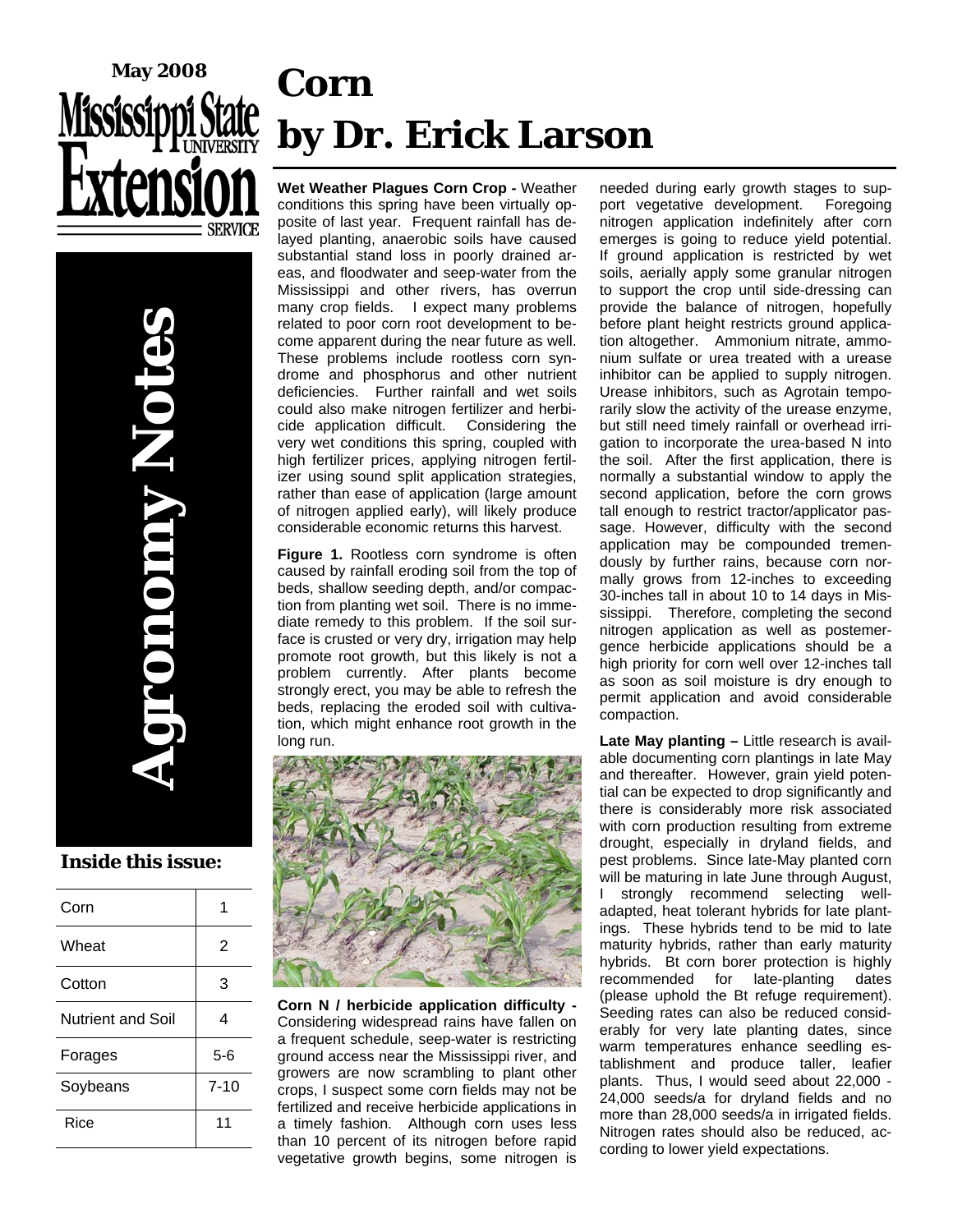### **Wheat by Dr. Erick Larson**

**Wheat Freeze Injury** – Moderate to severe wheat freeze injury has been documented in central and south Mississippi from the April 15 frost. As time passes, freeze damage to our wheat crop is becoming more apparent. Severe injury has been documented where temperatures fell to 30 degrees F or less on heading wheat. Although temperatures were just as cold (and more widespread) in north Mississippi, they generally did not fall below 28 degrees F and the low temperature duration was quite short. It appears this slight climatic difference compared to last year's freeze, minimized freeze injury in northern Mississippi, where much of the wheat crop had not yet headed. Heads in the boot stage, just prior to heading, gain some insulation from the leaf sheath to their sensitive floral organs, which produce kernels. Thus, injury to wheat at pre-heading stages may be limited to bent-over heads and/or awns which had difficulty emerging from the "boot," and swollen or bent nodes. Wheat in the boot stage, where heads were nearly ready to emerge from within the upper leaf sheath, is sensitive to temperatures of 28 degrees F or less.

Field evaluation has confirmed wheat freeze damage was closely correlated to crop growth stage and low temperatures. Wheat is most sensitive to freezing temperatures while flowering, a few days after head emergence. Tremendous variation in injury between fields, and between individual heads in a field is likely depending upon wheat maturity at the time of the freeze. The crop growth stage will primarily vary depending upon planting date and variety maturity. The low temperatures during the freeze event were likely influenced by field topography and field borders (especially trees) producing variable damage in areas within a field.

Wheat freeze damage is extremely tedious to assess, because it requires dissection of individual florets on wheat heads. Damage is likely to differ considerably from stem to stem, since wheat maturity naturally ranges by a week or more in most fields. Furthermore, damage may vary depending upon floret location in the head. Overall, there are around 10 million wheat kernels per acre to potentially evaluate.

Freeze damage can sometimes be quickly assessed by the presence of yellow-green, discolored wheat heads, which may turn white or light brown as the tissue dries. Wheat varieties possessing awns or beards often show injury on these organs, since they are very exposed. Varieties possessing awns or beards are not known to be any more or less sensitive to freeze injury than varieties without these organs. Damaged plants in some fields (but not all) are showing symptoms of secondary disease infection promoted by freeze injury. This disease is known as black chaff and is caused by a bacterium. Symptoms may include brown to black streaks or spots on the upper half of glumes. Leaf symptoms appear as irregularly shaped dark brown streaks and in some cases these can extend the entire length of the leaf. Leaf symptoms can give the plant an overall orange-brown hue or cast. Fungicide treatment would not have prevented this disease.

Wheat injury resulting from a freeze near heading will likely reveal complete sterility or arrested kernel fill when you dissect florets. Wheat-freeze damage may be assessed by observing grain development of successfully pollinated kernels. Pollination normally occurs within 3-5 days of head emergence. After pollination occurs, plump wheat kernels rapidly develop and attain their full length within about 12 days after pollination.

Freeze-damaged kernels may be shriveled and/or halt development altogether. These kernels will not likely develop appreciable seed weight. Close monitoring of freeze-damaged fields should reveal kernel development problems within a few days, since kernel development proceeds rather quickly following pollination.

**Figure 2.** Kernels severely damaged by a freeze shortly after pollination.



**Figure 3.** The two kernels on the left are plump and developing normally. The development of the kernels on the right is arrested by freeze damage during early grain fill. They have not attained their full length and are considerably shriveled and may appear rough or dimpled, despite being the same age as the other kernels. These moderately-damaged kernels will be very light and shriveled at maturity, if they continue to develop.



*Page 2 May 2008 Agronomy Notes*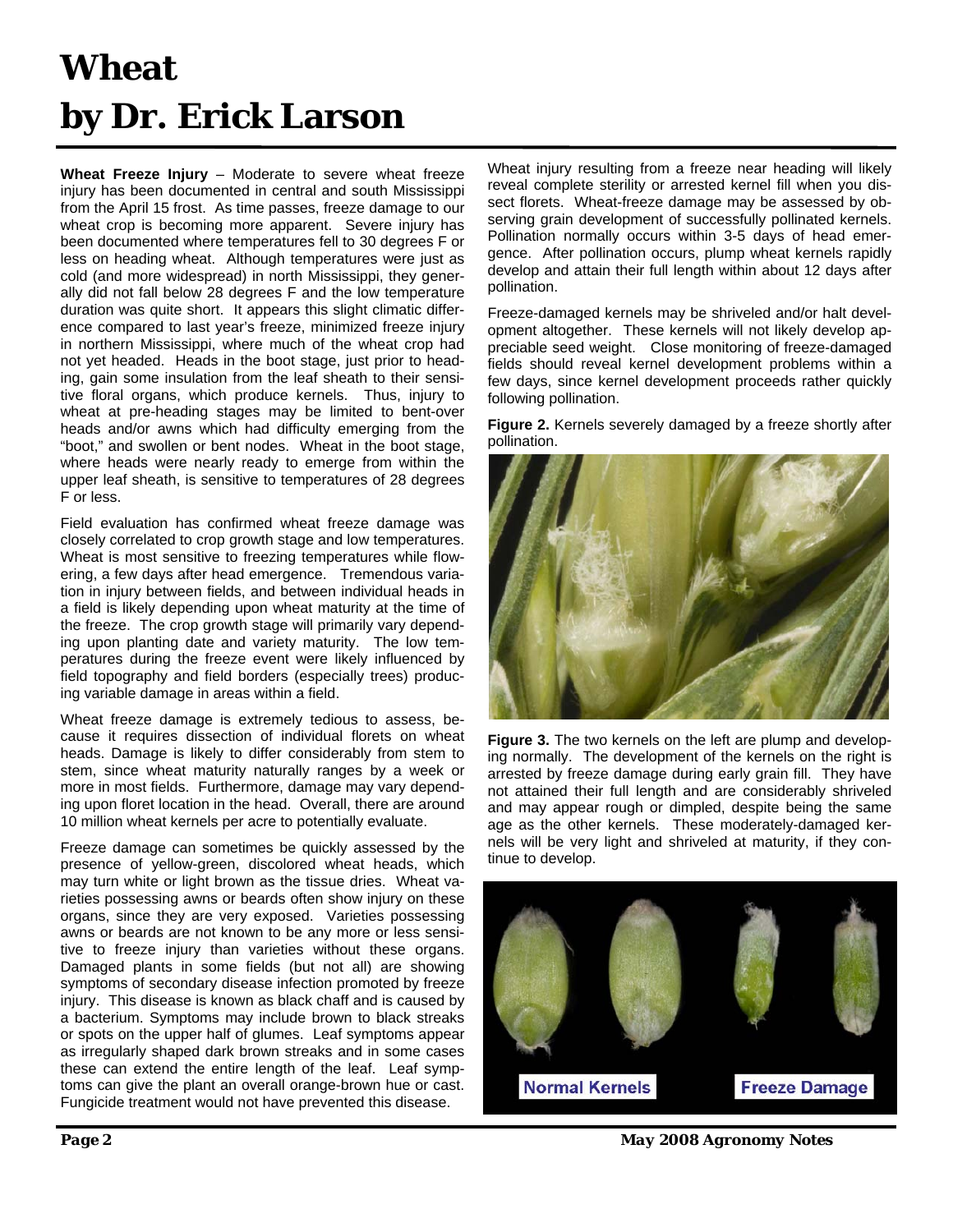## **Cotton by Dr. Darrin Dodds**

**Planting Report:** USDA reports indicate that approximately 7% of the Mississippi Cotton crop has been planted. Rough estimations place this at about 20,000 – 30,000 acres planted in the state. Nearly all of these acres were planted last week. Over the past five years, we have planted approximately 29% of our acres by the last week of April. Mississippi was projected to plant 420,000 acres of Cotton this year, only time will tell if we hit this mark.

Based on USDA reports, nearly all of the corn and 50% of the soybeans in the state have been planted as of April  $27<sup>th</sup>$ . However, significant rainfall has kept many producers out of the field for the majority of the week of April  $28<sup>m</sup>$ . As a result, when fields become suitable to plant many will be rushing to get the remaining crop in the ground. In terms of planting cotton, we are not late – yet. Research has shown that we can plant until the  $15<sup>th</sup>$  of May and not see yield losses due to planting date. However, it will not take many more rainfall events to push us to that window.

Cotton Root Development: The roots of a cotton plant are roots and also prevent soil at deeper depths from warman often overlooked part of the plant that can tell us a great ing. Generally, cultivation of seedling cotton under cool deal about what is going on with the aerial portions of the conditions will do more harm than good. Finally, irrigation plant. Cotton roots have a simple structure. The root grows of seedling cotton in cool weather is not recommended. by adding new cells and enlarging at the end forming a tap Irrigation at this time has the potential to reduce growth (in root. Growth in this manner allows cotton roots to grow addition to already limited growth by cool weather) and around dense clods as well as grow in cracks or root chan-increase potential for seedling diseases. nels. The tap root should be 5-8 inches in length by the time the cotyledons emerge from the soil. The first 2-3 inches behind the root tip is the most active area for water and nutrient uptake. Lateral roots develop behind the root tip in older tissue. Lateral roots grow horizontally into the soil and are very important for nutrient and water uptake. These lateral roots tend to grow well in near the soil surface and are critical for seedling vigor. Once tap roots and lateral roots being to thicken, their ability to absorb water and nutrient decreases. Cotton has the ability to regrow after cultivation or severe drought because each root has the ability to grow at the tip as well as develop new lateral roots. However, as the plant ages and boll formation progresses, regrowth potential is greatly reduced.

**Effect of Cool Soils on Root Growth:** Cotton roots do not grow if the soil temperature is less than 60°F. Cotton root growth is one-half of maximum when soil temperatures are 70 to 75°F and root growth is maximized when soil temperatures are 90°F. Soil has a high heat capacity and warms slowly in the spring. A few hours of warm temperatures may only warm the surface of the soil especially if cool nighttime temperatures are occurring. Cool soils hinder cotton seedling growth by limiting nutrient uptake. Additionally, cool soils translate into increased susceptibility to seedling disease. Cultivation of cool soils may be of benefit. If the soil

|                              | Cotton               | Barley, Wheat, and Corn         |
|------------------------------|----------------------|---------------------------------|
| <b>Root Density Under</b>    | 5" per cubic inch of | 15-25" per cubic inch of soil   |
| <b>Favorable Conditions</b>  | soil                 |                                 |
| <b>Growth in Drying Soil</b> | Poor                 | Good                            |
| <b>Growth Response to</b>    | Slight Increase in   | Dramatic Increase in Surface    |
| <b>Frequent Irrigation</b>   | Surface Roots        | Roots                           |
| <b>Response to Subsoil</b>   | Little Increase in   | Large Increase in Surface Roots |
| Compaction                   | Surface Roots        |                                 |
| <b>Response to Nutrient</b>  | Slight Increase in   | Large Increase in Root Density  |
| <b>Rich Soil</b>             | Root Density         |                                 |

surface is moist, cultivation may aid in drying and allow sunlight to heat the soil as opposed to evaporating water. If the soil surface is already dry, cultivation may damage

| Table 1. Root growth of Cotton versus cereal crops. |  |  |  |  |  |
|-----------------------------------------------------|--|--|--|--|--|
|-----------------------------------------------------|--|--|--|--|--|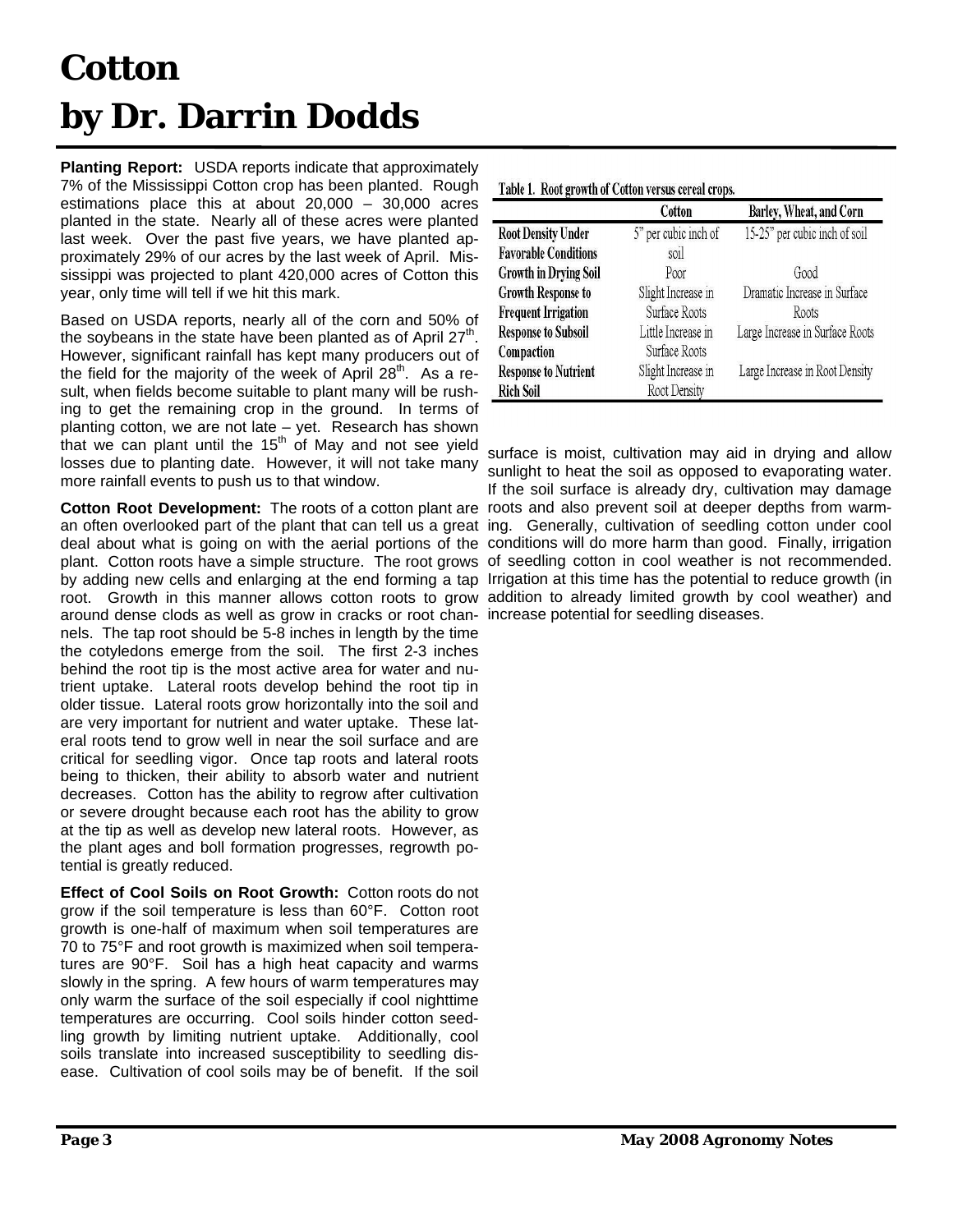## **Nutrient and Soil Management by Dr. Larry Oldham**

Cold calls about wonderful investment opportunities are always annoying. A recent caller claimed that I had requested information on the gold bullion market which was an outright lie. Unfortunately, the current fertilizer price and availability situation is leading to many claims for products that need fact-checking. One of my old bosses uses the term "FOO FOO juice" on his new blog about soil fertility. He taught me many years ago that sales claims are just that, claims. Some products are legitimate, and have credible research backing. Others are marginal, others are still in progress, and others are still appearing.

Another consequence of fertilizer prices this spring was reduced preplant applications. We will see as the crop develops what deficiencies appear and there will be products offered with various claims to address the symptoms. However 'traditional' fertilizers should be the first options as a remedy. (See the May 7, 2008 Corn and Wheat Newsletter for more information.)

Data from several MSU Experiment Station studies of some foliar applied products show cumulatively and optimistically, across crops and years, there may be a 5 to 10% percent chance of a yield response. That is a 90 to 95% chance of NO significant yield response. The science of foliar nutrient uptake is straight forward: plants cannot absorb sufficient nitrogen, phosphorus, or potassium to produce a crop. Recently, North Carolina State soil fertility faculty recently reviewed and updated plant nutrient uptake data. A 50 bushel soybean crop will have 188 pounds of N, 40 pounds of phosphate, and 74 pounds of potash in the harvested seed. Another 89 pounds of N, 16 pounds of phosphate, and 74 pounds of potash are in the stems, leaves, and pods. Cotton plants will have 120 pounds of N per acre in the above ground dry matter (seed, lint, and plant parts), and corn about 235 pounds. When these amounts are utilized, intuitively, adding a few pounds is not a good way to go. Remember that fertilizing to meet removal is risky as soil bound nutrients become available throughout the growing season.

Some sales pitches say their products claim more efficient or effective use of nutrients. A recent study in Mississippi found no difference in phosphate or potash uptake in soybeans with one such product. My old boss uses the word "ridiculous" to describe this concept.

'Traditional' fertilizers are more costly than last year, or even last month, however spending money for "FOO FOO juices" is not wise. Farmers should concentrate on improving fertilizer efficiency, working with reputable suppliers, and asking questions. Do not hesitate to ask your area or state MSU Extension Service agronomist for additional information about fertilizer or soil amendment options.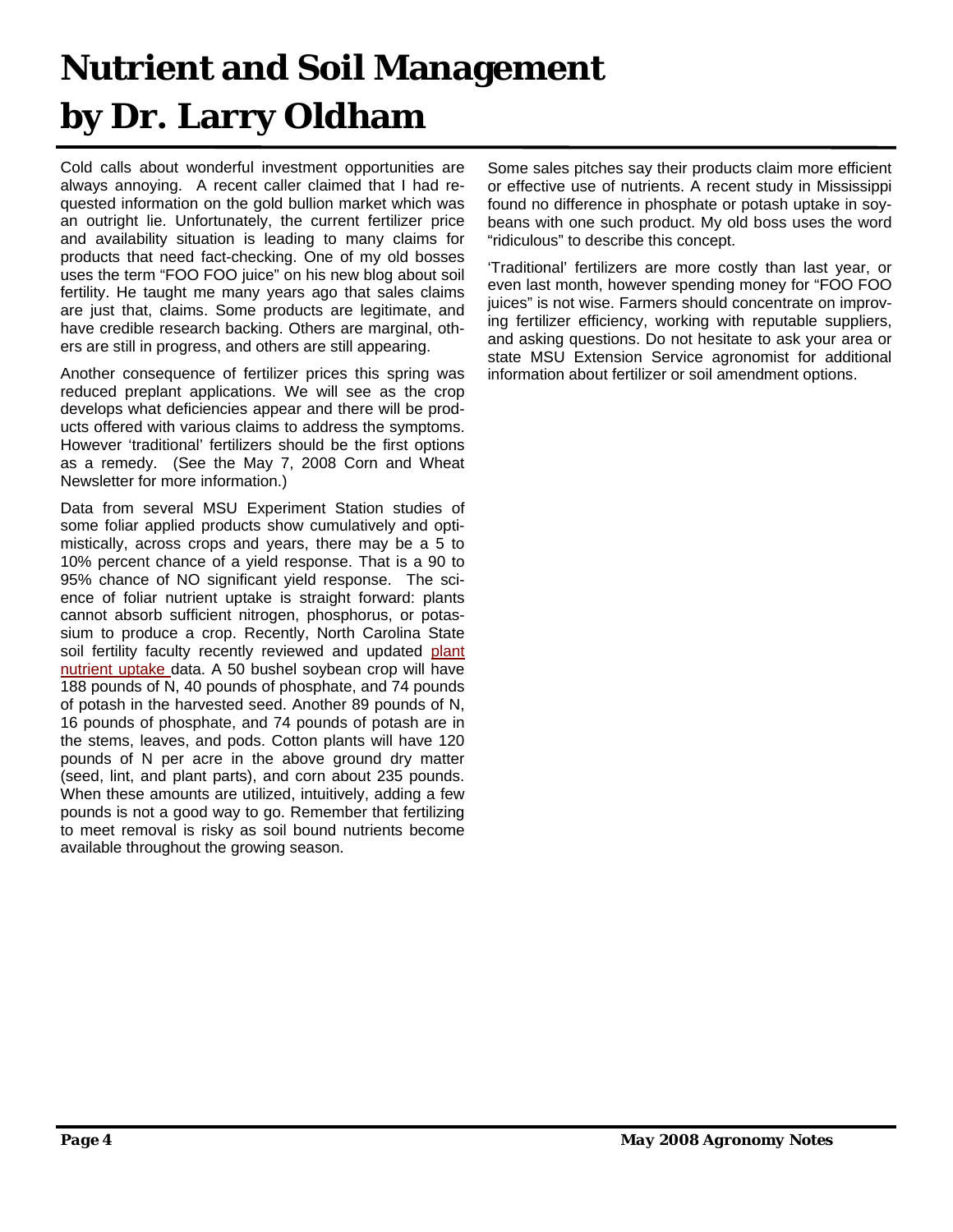### **Forages by Dr. Rocky Lemus**

Sometimes producer are confused with which type of summer annual forage grasses to plant. Summer annual grasses that can be grown in Mississippi include sudangrass (*Sorghum bicolor*), forage sorghum (*Sorghum bicolor*), sorghum x sudangrass hybrids, browntop millet (*Panicum rmosum*), pearl millet (*Pennisetum americanum*), foxtail millet (*Setaria italica*), and crabgrass (*Digitaria sanuinalis*). Each of these species has its strengths and weaknesses, but the choice should be based on livestock nutritional needs and intended forage use (grazing, hay, silage, or green chop).

**Sudangrass and Sorghum-sudangrass hybrids –** Sudangrass is a rapid growing warm-season grass which can produce good quality forage if managed properly. It usually grows between 3 and 8 feet high. True sudangrass usually has fine stems and grows rapidly after grazing. Sudangrass develops only fibrous roots and does not have rhizomes. It usually contains lower levels of prussic acid than sorghumsudangrass hybrids, but is also lower yielding.

There are several sorghum-sudan hybrids in the market nowadays and they resemble sudangrass in growth. These hybrids are taller, have larger stems (stalks), and are higher yielding. Some of the new varieties use the "Brown Midrib (BMR)" genetic trait that produces less lignin. This genetic trait has shown a decrease in lignin concentration (40 to 60%), an increase in forage palatability (15 to 30%), and therefore, an increase in digestibility and improvement in forage quality. The BMR hybrids have also shown a better yield potential compared to traditional sorghum-sudan hybrids.

**Browntop, Foxtail, and Pearl Millet –** Millet has smaller stems and greater leaf biomass than forage sorghum, sudangrass, and sorghum-sudangrass hybrids. Browntop millet is a very short and leafy species with high tolerance to soil acidity. Browntop has a growing season of about 60 days and only hay cut is obtained. Pearl Millet is usually preferred due to faster growth after cutting or grazing. Pearl millet does not produce prussic acid, and the summer forage produced is safe for pasturing horses. Millet is best used for hay or pasture. It is not as drought tolerant as some of the other summer annual grasses. Foxtail millet has smaller stems and is leafier than the sorghum, sudangrass, or sorghumsudangrass hybrids. However, foxtail millet does not grow after harvest. Foxtail millet yields are usually lower than yields of sorghum-sudan hybrids. Start grazing millet at 18 inches tall and stop at a height of 8-12 inches. Manage additional growth in same manner.

**Forage Sorghums –** Forage sorghum is best adapted to fertile, well-drained soils that have a good water holding capacity. Forage sorghums have improved leafiness, better seedling vigor and excellent yield potential.

Most of the growth (90%) occurs in June, July, and August. Sorghum can be grazed 45 to 60 days after emergence. Summer grazing may occur with caution due to higher levels of prussic acid even when plants are completely headed. Before grazing, sorghum should be at least 30 inches tall and graze to a height of 5 to 7 inches. Manage additional growth in the same manner. Forage sorghums are best used in a single hay cut. Haying is best done when plants are in bloom or early dough stage and a mower-conditioner should be used to crush the stems. Allow drying time for stems to dry before baling. In the fall after plants have been killed by frost, insure that plants have no re-growth before allowing livestock to graze.

**Crabgrass –** Crabgrass is commonly considered a weed, but possesses significant potential for supplying high quality summer forage. Some advantages of crabgrass are that it occurs naturally in most summer pastures, especially those that have been overgrazed, and it has a good reseeding potential. Crabgrass is best adapted to well-drained soils such as sands, sandy loams, loamy fine sand, loams, and silt loams. Crabgrass is best utilized in a rotational grazing system. It can produce grazable forage in as little as in 35 days, but normally 40 to 60 days are required. Grazing can be started at 6 to 8 inches and stopped at 3 to 4 inches. Hay should be cut at the early-to-late boot stage or at a height of 18 to 24 inches. Animals should be removed at least two to three weeks before the first expected frost in the fall to allow for reseeding.

**Establishment** – Summer annuals should be planted when soil temperature reaches 70 °F to 75 °F. These summerannual species can be broadcast seeded and cultipacked or seeded with a grain drill into a well-prepared seedbed. These species should be seeded alone rather than in mixtures since they mature at different times. A firm, well-prepared seedbed is best, although acceptable stands may be established without tillage using no-till drills. A one-third to one-half acre area could provide adequate grazing for one mature animal during the critical summer months. Seeding one-half of the acreage as early as possible and the remainder four to six weeks later can extend the useful period of these summer annual forages. One disadvantage of late planting is a reduction in yields due to hot and dry conditions in later summer. Seeds could be planted from ½ and 2-inches deep depending on the species. Seeding rates for summer annuals are relatively high because their germination rate ranges from 65 to 75%. Rates vary across the Mississippi depending upon plant variety, rainfall, growing conditions, and intended use of the forage. Plant sudangrass, sorghum-sudangrass hybrids, and millets 1 inch deep in medium to heavy soils and 1 ½ inches deep in sandy soils. If the soil is dry and rain is not anticipated before seedling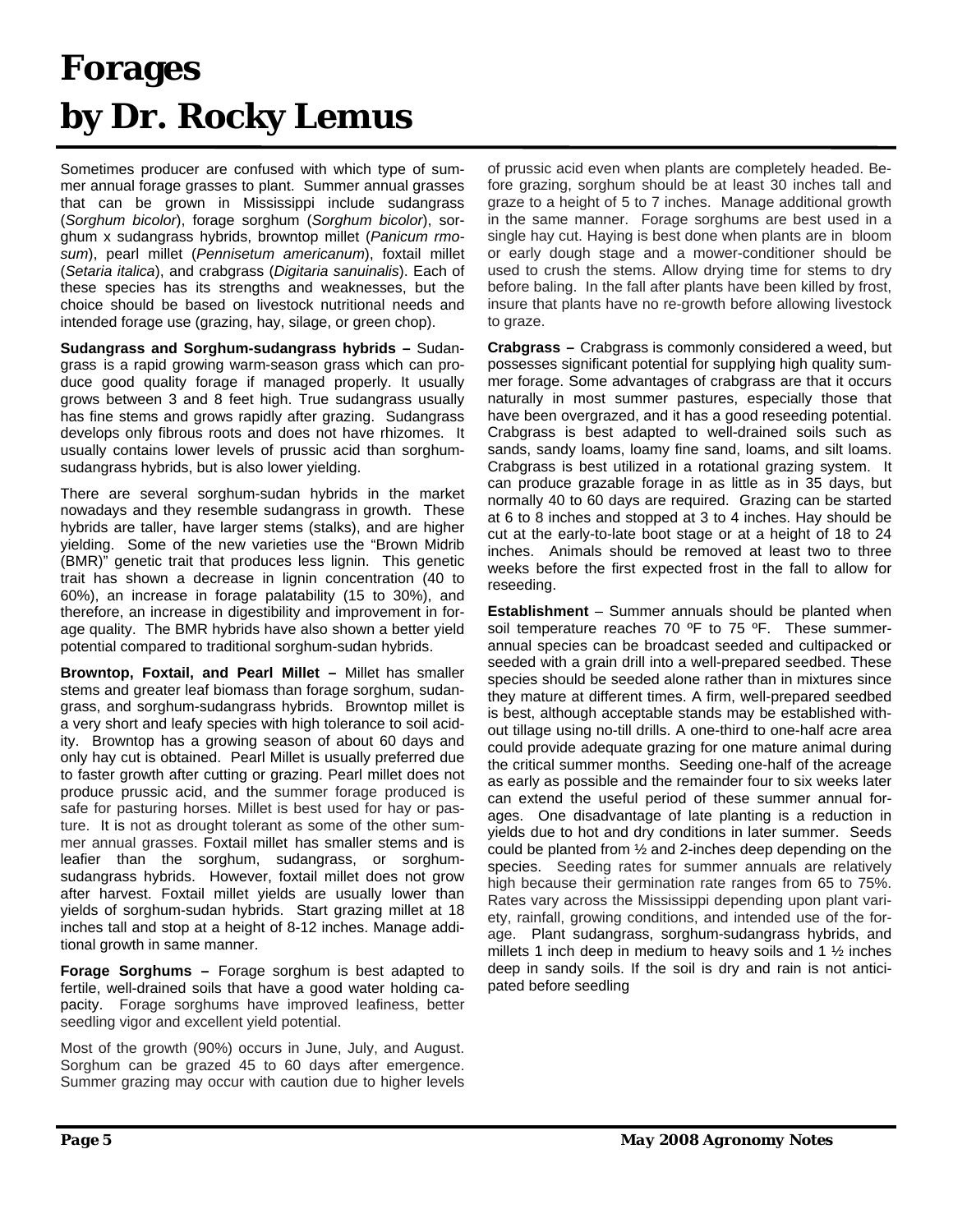#### **Forages continued… by Dr. Rocky Lemus**

emergence, cultipack the seedbed to maximize seed-to-soil contact and moisture conservation. See **Table 1** for seeding rates and seeding dates.

**Fertilization –** A soil test will provide the best information related to nutrient needs. Nitrogen is the nutrient most frequently lacking for optimum production. Nitrogen (N) fertilization is critical to achieve high yields and split applications are recommended. Split applications provide better nutrient distribution and reduce the potential for nitrate or prussic acid toxicity. Usually half of the nitrogen should be applied and incorporated prior to or at seeding, assuming that weeds are not a problem for nutrient competition. The remainder of the nitrogen can be equally divided and applied after each grazing or cutting period. This will allow the summer annual grasses to more efficiently utilize the nitrogen. Since most of the summer annuals will be planted under warmer and drier conditions, ammonium nitrate should be used for the nitrogen source. If urea is chosen, apply it prior to rainfall, and increase the amount 15 to 20% to compensate for volatilization losses.

**Harvesting and Grazing Management –** Summer annual grasses can be used for grazing, green chop, silage, or hay. Summer annual grasses respond better to a rotational grazing system (**Fig. 1**). When used for grazing, these grasses must be grazed at the proper stage of growth to reduce herd health problems and to optimize production. Planting dates are sequentially planned so cattle are sequentially rotated to a field that is ready to graze. The best time to graze is when plants are between 18 and 30 inches tall (6 to 8 weeks after planting). The pasture should be subdivided, and high stocking rates should be placed in the pasture to graze the grass down to six- to eight-inch stubble in 10 to 14 days and efficiently rotate cattle to the next field. It will normally take three to four weeks for sufficient re-growth for grazing again. Actual stocking rates are difficult to predict because they depend upon plant species, cattle size, soil type, fertilization, moisture, and other managerial and environmental factors. At least three or more subdivisions are needed in the rotation. With the appropriate rotation, these summer annual grasses can provide between 80 and 90 days of high quality forage. Until the producer has gained experience, committed and able to manage a good rotation, conservative stocking rates are recommended.

Sudangrass and pearl millet are usually best suited for pasture production because of their rapid re-growth rate, and cause fewer animal health issues and poisoning due to lower prussic acid levels. Sorghum-sudan hybrids and pearl millet are best suited for hay or green chop due to higher yields and good feed value when cut two or three times during the growing season. Foxtail millet is also suitable as a summer hay crop, but not well adapted to sandy soils, and it does not regrow after cutting under dry conditions. Forage sorghums, especially the hybrids with high grain production, are best suited for chop silage since they produce high yields and have good feed value. When making hay, a mowerconditioner should be used to increase the drying rate. Making hay can be difficult because of the high moisture content and large stems. Sudangrass, sorghum-sudangrass hybrids, and millet should be harvested for silage when they are between 36 and 48 inches tall or in the boot to early-head stage (whichever comes first). Crabgrass is commonly considered a weed, but possesses significant potential for supplying high quality summer forage. Some advantages of crabgrass are that it occurs naturally in most summer pastures, especially those that have been overgrazed, and it has a good reseeding potential.

**Potential Animal Health – The two most frequently reported** animal health problems associated with summer-annual grasses are prussic acid poisoning and/or nitrate poisoning. To avoid possible issues, it is recommended to follow the guidelines: (1) graze or green chop only when grass is greater than 18 inches tall; (2) do not graze plants during or immediately after a drought; (3) do not graze on nights when a frost is likely; (4) do not graze after a killing frost until the plant is dry or until re-growth is greater than 18 inches; and (5) delay feeding silage for 6 to 8 weeks after ensiling.



| Forage<br>Crop                           | Seeding rate<br>(Ib PLS <sup>1</sup> /acre) | <b>Planting</b><br>depth (in)   | First<br>grazing<br>(weeks) | <b>Estimated</b><br><b>Hay Yield</b><br>(ton/acre) | <b>Palatability</b> |
|------------------------------------------|---------------------------------------------|---------------------------------|-----------------------------|----------------------------------------------------|---------------------|
| <b>Crabarass</b>                         | $4 - 6$                                     | $\frac{1}{4} - \frac{1}{2}$     | 5                           | $4 - 6$                                            | High                |
| <b>Browntop</b><br>millet                | $15 - 20$<br>$25 - 30^2$                    | $\frac{1}{2}$ - 1               | $\overline{4}$              | $2 - 3$                                            | Medium to<br>high   |
| Forage<br><b>Sorghum</b>                 | $4 - 6$<br>$15 - 20^2$                      | $1 - 2$                         | 8                           | $3 - 6$<br>$15 - 30^{3}$                           | Medium to<br>high   |
| Foxtail<br>millet                        | $15 - 20$<br>$20 - 30^{2}$                  | $\frac{1}{2}$ - 1               | 5                           | $2 - 3$                                            | Low                 |
| <b>Pearl millet</b>                      | $12 - 15$<br>$25 - 30^2$                    | $\frac{1}{2}$ - 1 $\frac{1}{2}$ | 5                           | $2 - 4$                                            | High                |
| <b>Sudangrass</b>                        | $20 - 25$<br>$30 - 35^{2}$                  | $\frac{1}{2}$ - 1               | $\overline{A}$              | $3 - 4$                                            | High                |
| Sorghum-<br>sudan<br>hybrid <sub>s</sub> | $20 - 25$<br>$30 - 35^2$                    | $1 - 2$                         | 4                           | $4 - 5$                                            | Medium to<br>high   |

Pasture 3 Pasture 1 Plant 10-14 days after<br>Plant 10-14 days after<br>Allow catter to graze until<br>stubble height reaches 6<br>to 8 inches and then<br>move back to Pasture 1. **Plant in mid-May.**<br>Begin grazing when the<br>grass is 18 inches high.<br>Move cattle to Pasture 2<br>when the stubble height<br>reaches 6 to 8 inches. Pasture 2 lant 10-14 days afte Pasture 1:<br>Allowcattle to graze until<br>stubble height reaches 6<br>to 8 inches and then<br>move to Pasture 3.

Figure 1. Rotational grazing plan for summer annual forage grasses.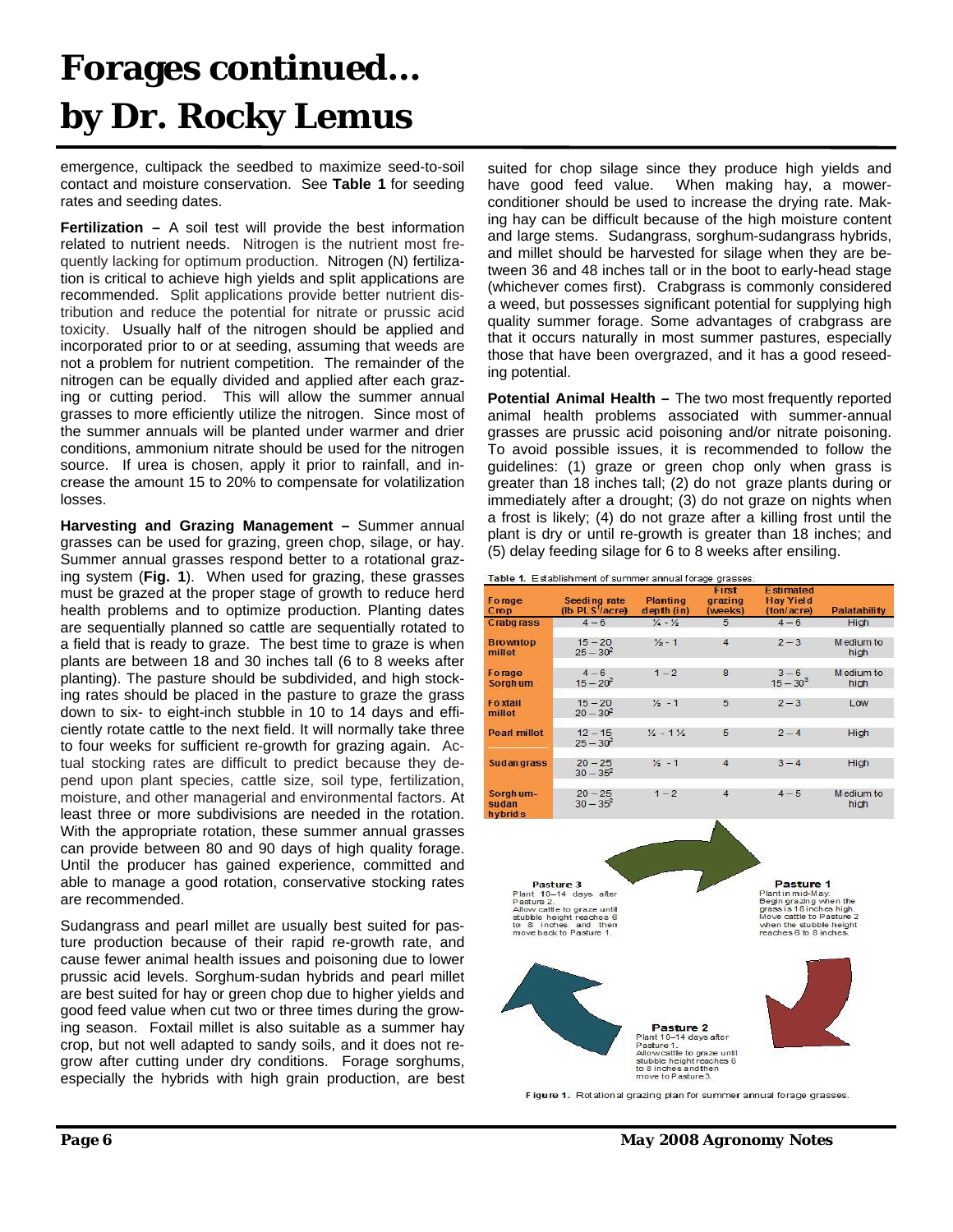## **Soybeans by Dr. Trey Koger**

The last six weeks have definitely been challenging for everyone trying to get a crop in the ground and up to a stand. The past few springs have been fairly dry and helped us to forget what it is like trying to get a crop in the ground and up in an extremely wet spring. This is not to say we cannot make a good crop in years with wet springs because we have in the past, it is just something we haven't dealt with in a few years. About the time you get frustrated with drowned out low lying spots in fields or bottom ends of fields where we have lost some crop, think about those dealing with flood waters that have killed entire wheat, corn, and/or soybean crops and that still have floodwaters covering a tremendous amount of their acreage. Unfortunately, it does help to put things in perspective for those not dealing with extreme floodwaters.

With respect to soybean plant populations and how low can we go and still make good yields, it is important to note that there are a lot of fields across the state that have good to excellent soybean stands. This is a blessing considering the weather they have been through the past six weeks. However, there are fields that have extremely low populations and will be replanted, fields with skippy stands that will be patch planted, and fields we are going to keep using the existing populations. In years past, we likely would have replanted some of these fields, but because of several key issues discussed below, we are going to go with the existing stands. There are several key issues regarding replanting options that can be discussed at great lengths. I will keep the discussion on these key issues brief.

First, even though we are planting a later crop than what we have planted in several years, we can still make a good crop planted in the month of May. This is especially true for irrigated acres. We moved to the early planting system to avoid late summer drought as well as lateseason insect and disease pressure. Making an excellent crop that is planted late is possible, we just have to intensively manage pests that we have the tools to manage, do a good job of managing water on irrigated acres, and hope for late-season rains on our dryland acres.

Second and most importantly, seed availability is extremely tight and driving a lot of potential replant decisions. There may not be seed available for replanting in a lot of cases.

Third, the calendar date is affecting our replant decisions. Soybean planted in mid-may often will not yield as well as that planted in mid-April, especially dryland acres. Additional cost for watering replanted soybean as well as the potential losses and cost of managing late-season diseases and insects must be taken into consideration.

Fourth, the cost of seed for replanting and to kill the existing plants must be considered. Cost of seed, seed treatment, tillage or chemical used to kill existing crop, and labor should be considered and these costs can exceed \$50/acre. Replanting soybean into a field and not killing what is already up either with tillage or chemicals often leads to essentially two crops that do not uniformly dry down and are difficult to manage come harvest time, and in a lot of cases the older crop actually acts like weeds that can compete with the second planted crop.

Several other issues that come into the picture and must be factored into the replanting equation are dryland vs. irrigated, row spacing, planted vs. drilled, and uniformity of existing stand, and planter capacity. Many of us are either still planting our first crop or haven't even started planting due to wet weather and/or corn replanting. In these situations planter capacity is such that we should concentrate on planting what we have left to plant and then concentrate on replanting. This will only put us later into the season when we make the replanting decisions, but getting our first planting is top priority.

I mention all of these issues not trying to discourage replanting. I know there are times when we do not have a choice and must replant a crop. These are just issues that must be considered and weighed into the decision whether to replant or not.

**What population is too low?** Keep in mind that a soybean plant has an excellent capability to compensate for a thin stand. A stand consisting of evenly spaced, healthy plants that came up about the same time and that does not have huge skips, often will produce adequate to good yields. It is often difficult to come up with a single plant population that will work for every field. Adequate populations that will produce adequate yields must be determined on a field by field basis. Below is a summary of a multi-year, multi-variety data set on seeding rates for group four and group five soybean varieties planted in late-April to early-May. This research was conducted at the Delta Branch Experiment Station, Stoneville in 2005 and 2006 on heavy clay soil. The trials were irrigated and

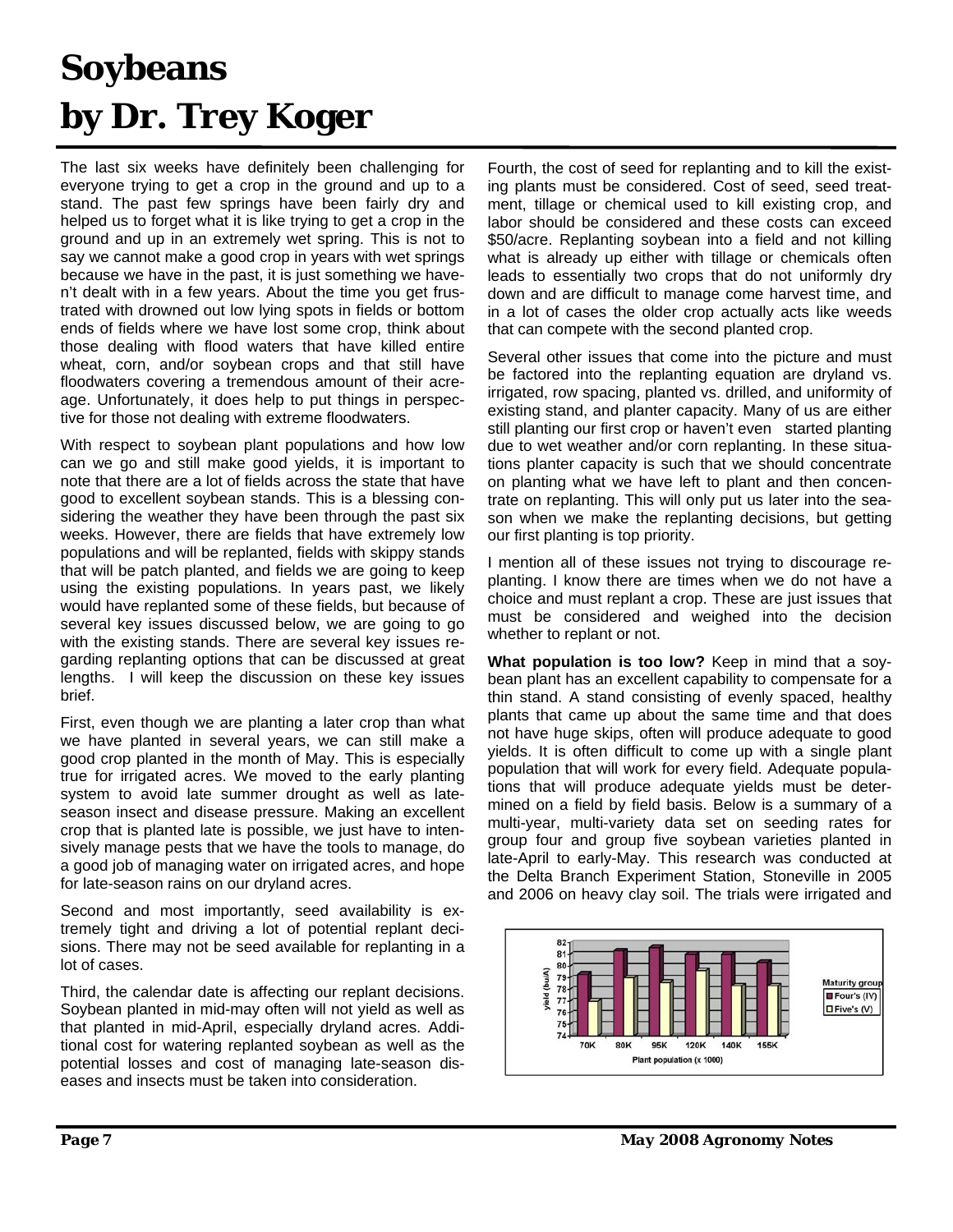## **Soybeans continued... by Dr. Trey Koger**

Based on this research, yields for maturity group four and five varieties were essentially the same at plant populations of 80,000 plants or higher. A slight yield reduction was observed at populations of 70,000 plants/acre.

In situations where seed is available and when taking into consideration:

- 1) Calendar date
- 2) Cost to replant

3) Time period lost to replanting and potential yield reduction associated with mid-May planted soybean vs mid-April planted soybean

Replanting soybean this year should be considered only when plant populations are below 75,000 plants/acre. Again, keep in mind it is difficult to come up with a definitive number with so many factors involved and so many different scenarios. If you have a uniform stand consisting of healthy plants that came up at the same time, that does not have huge skips, and are at a population of at least 75,000 plants/acre it would be more advantageous to keep what you have rather than replanting. One thing to keep in mind, the minimal plant population for drilled beans in row spacings of less than 15" should be closer to 85,000 plants/acre before replanting is considered.

These recommended minimal plant populations are lower than what we would recommend in a year in which more seed for replanting is available and considering where we are on the calendar. We should never plant seeding rates to reach these low populations in hopes that they will produce optimal yields year in and year out.

In a year like this in which seed availability is so tight, we are going to keep fields with populations below this minimal recommendation of 75,000 to 85,000 plants/acre. We can still make adequate yields with populations below this, but yields are likely to be lower to a degree that is difficult to estimate but may very well be minimal. Including residual herbicides such as Sequence (glyphosate + Dual or a metolachlor product) or Prefix (Reflex + Dual) + glyphosate over the top of small soybean early in the season should be considered to combat increased weed pressure in thin soybean stands.

The table below provides the number of plants per linear row foot for various row spacings at plant populations ranging from 65,000 to 95,000 plants/acre. This information can be used to determine plant populations by counting the number of plants in a given length of planted row. If you count the number of plants in a 10-foot length of row, then divide that number by 10 the resulting number will be the number of plants per linear row foot. If you count plants from more than one 10-foot length, then divide the number of plants you counted from each 10-foot length by ten and average these numbers according to the number of 10-foot lengths counted. For example: assume you counted the number of plants from five 10-foot row lengths. The numbers you counted were 98, 102, 120, 100, and 99. Divide 98/10, 102/10, 120/10, 100/10, and 99/10. This results in 9.8, 10.2, 12, 10, and 9.9. Average these five numbers: (9.8+10.2+12+10+9.9)/5= 10.38. There are 10.38 plants per foot of row in this given field.

| Plant       |      |                                      |      |     | Soybean row spacing (inches) |     |     |     |     |     |     |     |
|-------------|------|--------------------------------------|------|-----|------------------------------|-----|-----|-----|-----|-----|-----|-----|
| population  |      | 7.5                                  | 8    | 10  | 15                           | 18  | 19  | 20  | 25  | 30  | 38  | 40  |
| plants/acre |      | number of plants per linear row foot |      |     |                              |     |     |     |     |     |     |     |
| 65,000      | 0.8  | 0.9                                  | 1.0  | 1.2 | 1.9                          | 22  | 2.3 | 2.5 | 3.1 | 3.7 | 4.7 | 4.9 |
| 70,000      | 0.9  | 1.0                                  | 1.1  | 1.3 | 2.0                          | 24  | 25  | 2.6 | 3.3 | 4.0 | 5.1 | 5.3 |
| 75,000      | 1.0  | 1.1                                  | 1.14 | 1.4 | 2.2                          | 26  | 2.7 | 2.8 | 3.6 | 4.3 | 5.4 | 5.7 |
| 80,000      | 1.1  | 1.14                                 | 1.2  | 1.5 | 2.3                          | 2.7 | 29  | 3.0 | 3.8 | 4.6 | 5.8 | 6.1 |
| 85,000      | 1.13 | 1.2                                  | 1.3  | 1.6 | 2.4                          | 2.9 | 3.1 | 3.2 | 4.1 | 4.9 | 6.2 | 6.5 |
| 90,000      | 1.2  | 1.3                                  | 1.4  | 1.7 | 2.6                          | 3.1 | 3.3 | 3.4 | 4.3 | 5.2 | 6.5 | 6.8 |
| 95,000      | 1.3  | 1.4                                  | 1.5  | 1.8 | 2.7                          | 3.3 | 3.4 | 3.6 | 4.5 | 5.4 | 6.9 | 7.3 |

**How to calculate plant populations:** There are several ways to calculate plant populations and there is no one best method. The most important objective behind estimating plant populations is that the estimate is a good representation of the entire field. Plant populations can vary tremendously across a field due to soil type, soil roughness, and drainage aspects of the field. Populations in fields with shallow slopes are likely to be higher in the upper portion of the field and lower towards the bottom of the field due to the substantial and numerous rainfall events received this spring. Whole field populations should be estimated by taking into account areas of the field having good populations as well as drowned out depressions or skippy stand areas of the field. If a lot of thin spots exist in the field, patch planting these low population areas should be considered.

#### **Steps to calculating the plant population in a soybean field.**

1) Determine the row spacing.

2) Count number of plants from a 10 foot length of row either in 5 or 10 places throughout the field. See recommendations below.

> a. For uniform stands, counting the number of soybean plants from five 10-foot lengths is suffi cient (see diagram)

> b. For skippy stands, counting the number of soy bean plants from ten 10-foot lengths is sufficient.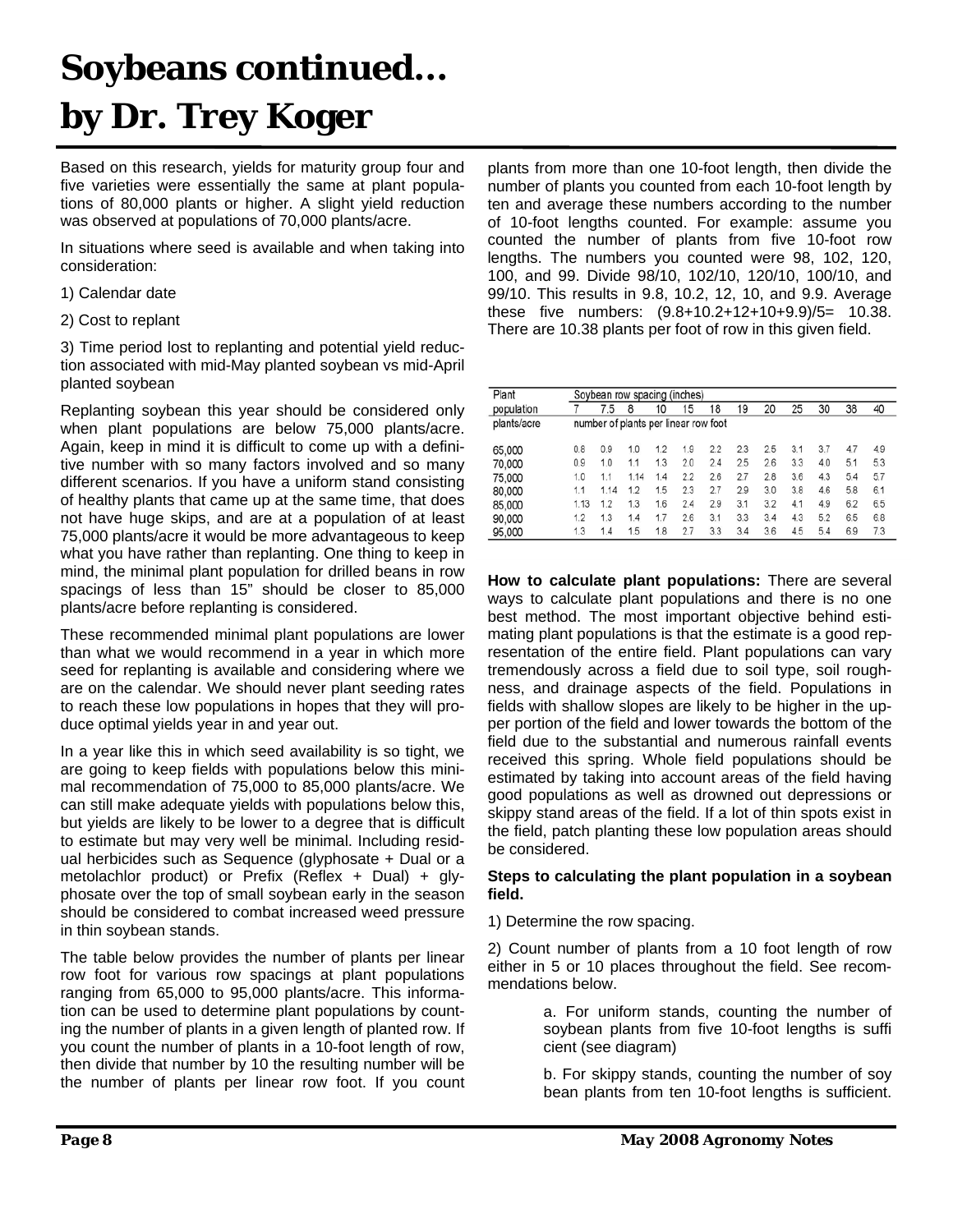## **Soybeans continued... by Dr. Trey Koger**

- c. Take counts from field areas that represent the entire field.
- d. If the stand is thin in some areas and adequate in others, take half of the counts from the thin areas and half from adequate areas.





For skippy stands:

Add the total number of plants counted across all five 10-foot lengths. Then divide that number by 5.

For ex.: Assume 10, 9, 8, 9, and 10 plants were counted from the five 10-foot lengths.

 $10+9+8+9+10=46$ 

 $46/5=9.2$ .

There are 9.2 plants per foot of row in this field.

Add the total number of plants counted across all ten 10 foot lengths. Then divide than number by 10.

For ex.: Assume 7, 10, 7, 5, 8, 10, 7, 9, 9, and 6 plants were counted from the ten 10-foot lengths.

 $7+10+7+5+8+10+7+9+9+$  and  $6 = 72$ 

 $72/10= 7.2.$ 

 $\overline{\phantom{a}}$ 

There are 7.2 plants per foot of row in this field.

For uniform twin-row patterns:



Add the total number of plants counted across all five 10 foot lengths. Then divide that number by 5.

For ex.: Assume 10, 9, 8, 9, and 10 plants were counted from the five 10-foot lengths.

 $10+9+8+9+10 = 46$ 

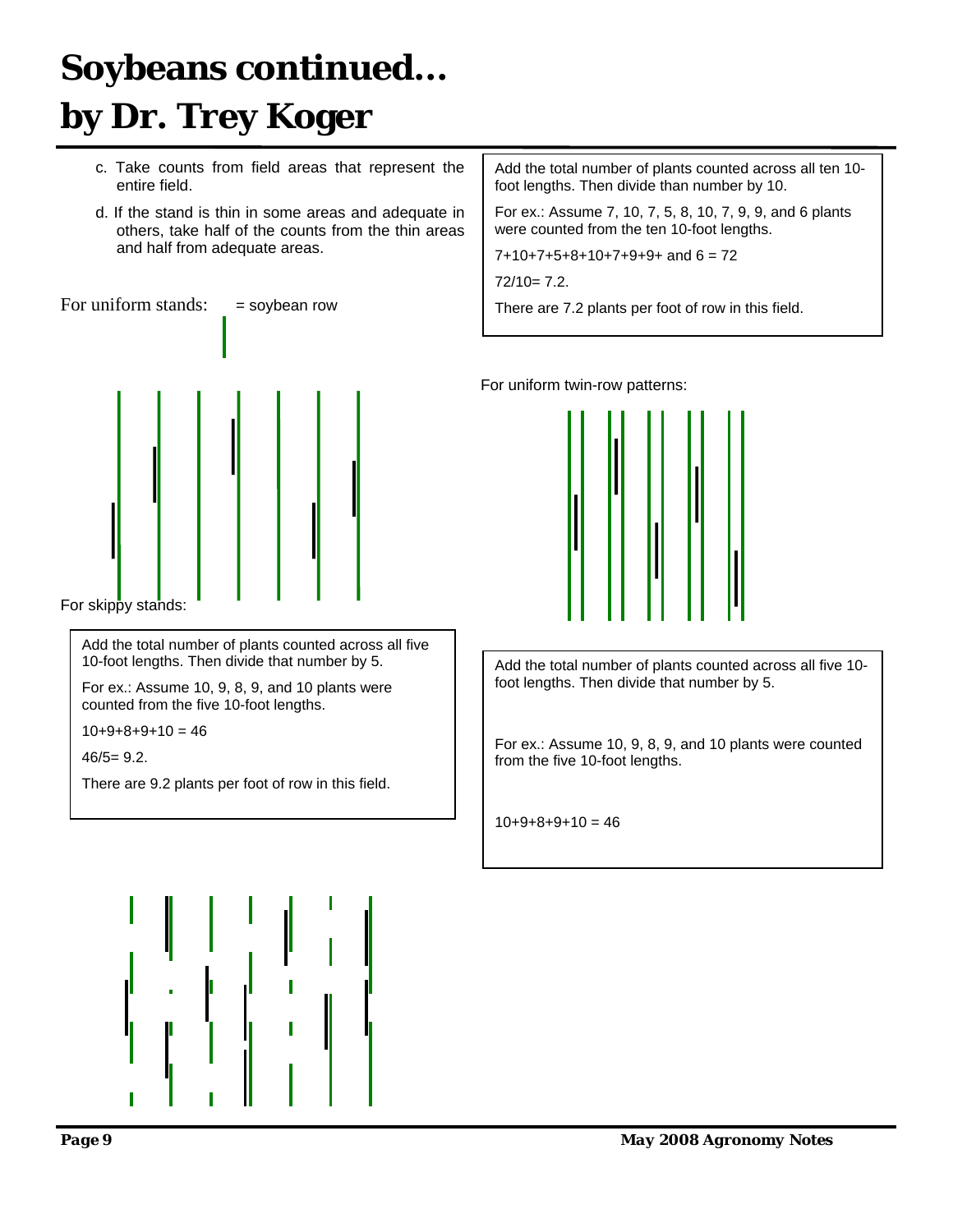## **Soybeans continued... by Dr. Trey Koger**

3) Find your given row spacing in the table below and see the square foot area per foot of linear row for that given row pattern.

| Row spacing (inches) | $Ft^2$ / linear foot of row |
|----------------------|-----------------------------|
| 7                    | 0.583                       |
| 7.5                  | 0.625                       |
| 8                    | 0.666                       |
| 9                    | 0.75                        |
| 10                   | 0.833                       |
| 15                   | 1.25                        |
| 18                   | 1.5                         |
| 19                   | 1.583                       |
| 20                   | 1.667                       |
| 25                   | 2.083                       |
| 30                   | 2.5                         |
| 38                   | 3.167                       |
| 40                   | 3.333                       |
| 38 (twin) *          | 3.167                       |
| 40 (twin) *          | 3.333                       |

\*regardless of distance between rows in twin-row sets.

4) Calculate the plant population using steps below:

a. Divide the number of total plants you counted by the number of 10-foot lengths you counted from.

For ex.: assume you counted a total of 92 plants from ten 10-foot lengths. Therefore you divide 92/10, which results in 9.2 plants per foot of row.

b. Divide the number of plants per foot of row you calculated (see step a. just above) by the square foot estimate provided in above table for your given row spacing.

For ex.: assume you estimated 9.2 plants per foot of row and the row spacing is 38 inches.

Step 1. Divide 9.2/3.167,which equals 2.904.

Step 2. Multiply 2.904 by 43,560\*. This equals 126,539 plants/acre.

\*There are 43,560 sq. ft / acre.

I hope this information provides useful information on how to determine soybean plant populations and replanting options.